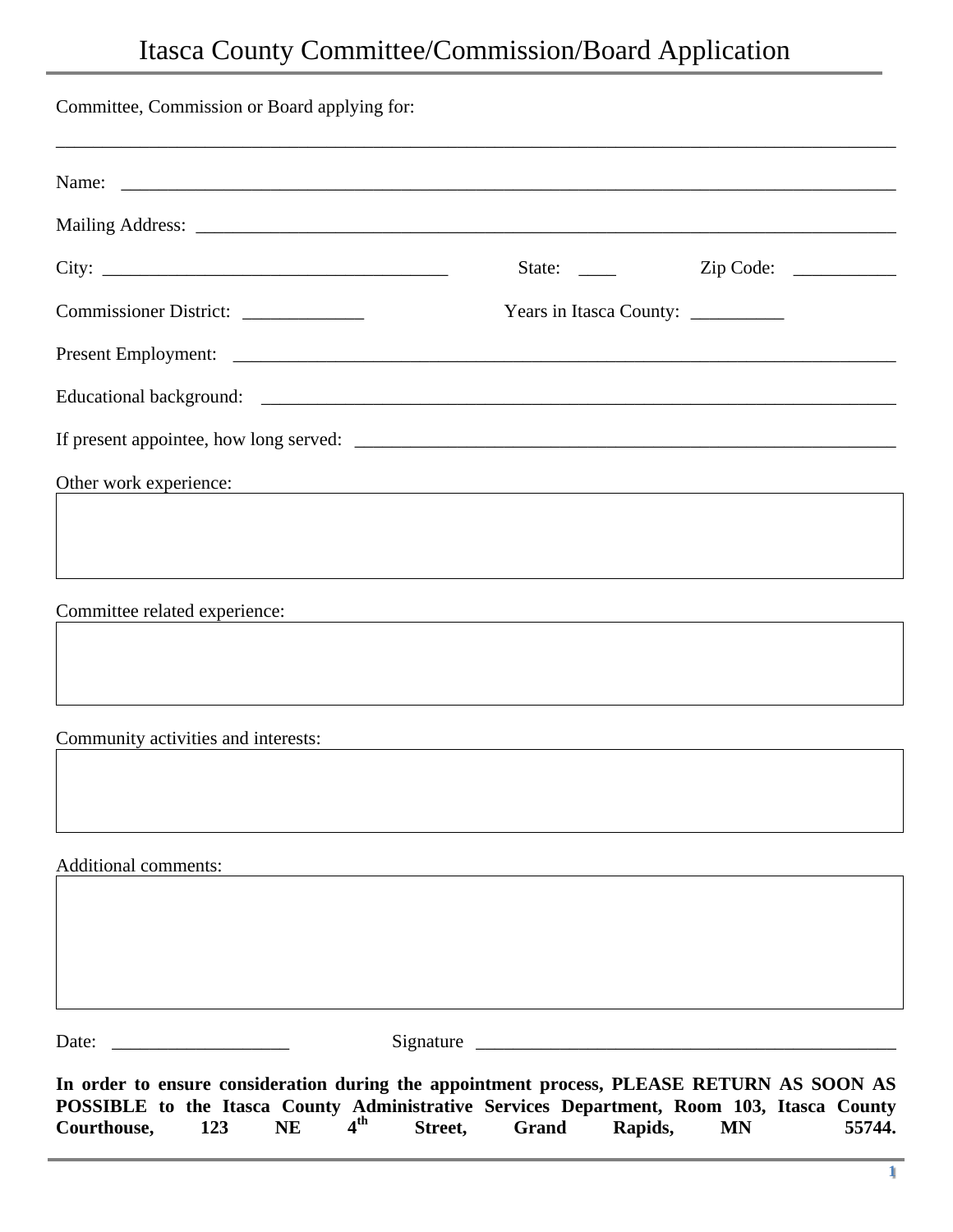## **Planning Commission/Board of Adjustment (PC/BoA) – Additional Questions**

If you are applying for a position on the **Itasca County Planning Commission and Board of Adjustment (PC/BoA)**, please answer the following questions:

Why are you willing to devote time and energy to serving on the Itasca County Planning Commission and Board of Adjustment (PC/BoA)?

There will be monthly or semi-monthly site inspections and hearings of the Itasca County Planning Commission and Board of Adjustment (PC/BoA). Would you be able to attend these sessions throughout the year? If not, when couldn't you attend?

What is your view point with regard to zoning issues and maintaining orderly development?

NOTE: Complete job description for an Itasca County Planning Commission and Board of Adjustment (PC/BoA) member is on file in the Itasca County Coordinator's Office.